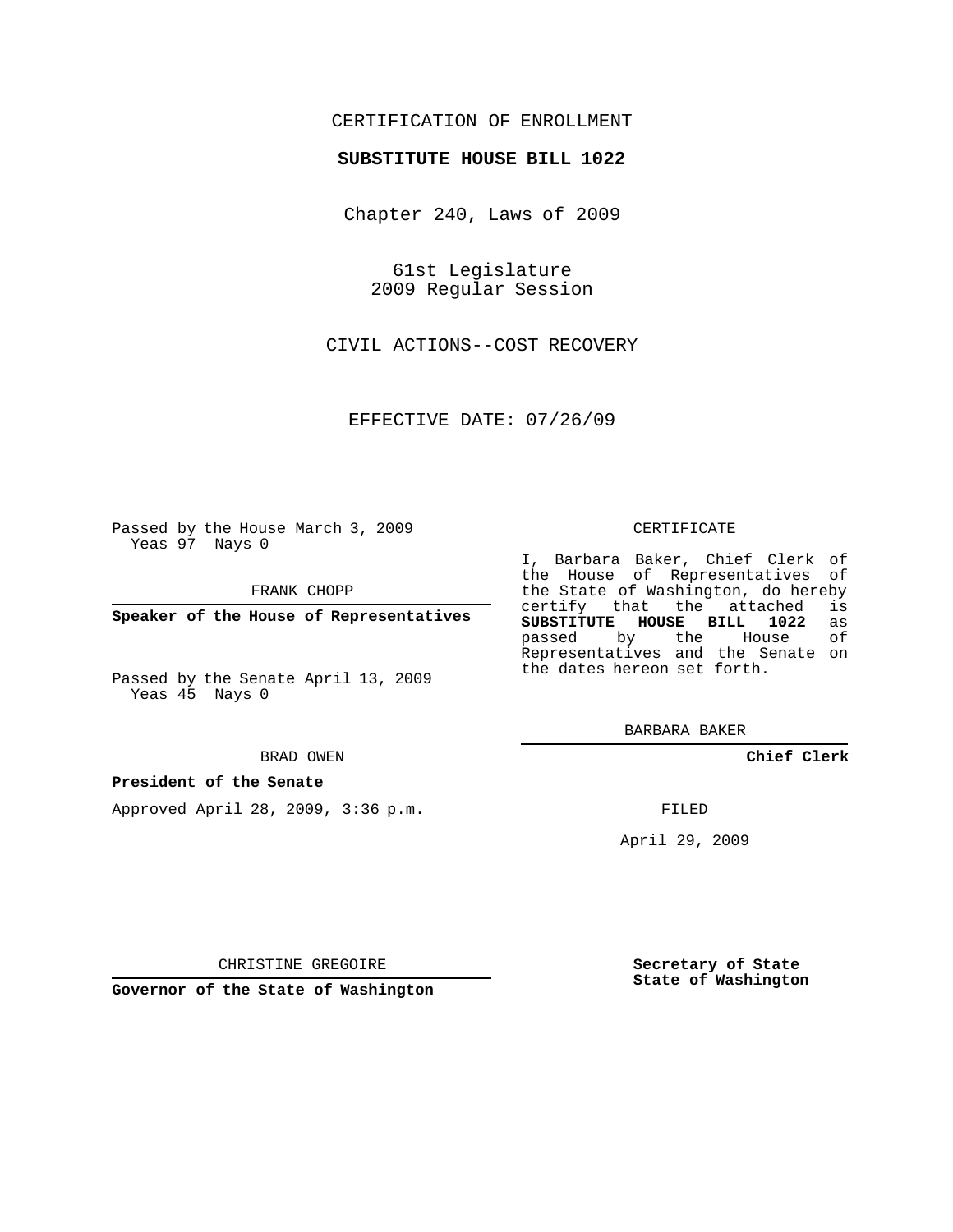# **SUBSTITUTE HOUSE BILL 1022** \_\_\_\_\_\_\_\_\_\_\_\_\_\_\_\_\_\_\_\_\_\_\_\_\_\_\_\_\_\_\_\_\_\_\_\_\_\_\_\_\_\_\_\_\_

\_\_\_\_\_\_\_\_\_\_\_\_\_\_\_\_\_\_\_\_\_\_\_\_\_\_\_\_\_\_\_\_\_\_\_\_\_\_\_\_\_\_\_\_\_

Passed Legislature - 2009 Regular Session

# **State of Washington 61st Legislature 2009 Regular Session**

**By** House Judiciary (originally sponsored by Representatives Williams, Warnick, Kelley, Rodne, Dickerson, and Moeller)

READ FIRST TIME 02/02/09.

 AN ACT Relating to statutory costs; amending RCW 4.84.010 and 12.20.060; and adding a new section to chapter 4.84 RCW.

BE IT ENACTED BY THE LEGISLATURE OF THE STATE OF WASHINGTON:

 **Sec. 1.** RCW 4.84.010 and 2007 c 121 s 1 are each amended to read as follows:

 The measure and mode of compensation of attorneys and counselors, shall be left to the agreement, expressed or implied, of the parties, but there shall be allowed to the prevailing party upon the judgment 9 certain sums ((<del>by way of indemnity</del>)) for the prevailing party's expenses in the action, which allowances are termed costs, including, in addition to costs otherwise authorized by law, the following expenses:

(1) Filing fees;

 (2) Fees for the service of process by a public officer, registered process server, or other means, as follows:

 (a) When service is by a public officer, the recoverable cost is the fee authorized by law at the time of service.

(b) If service is by a process server registered pursuant to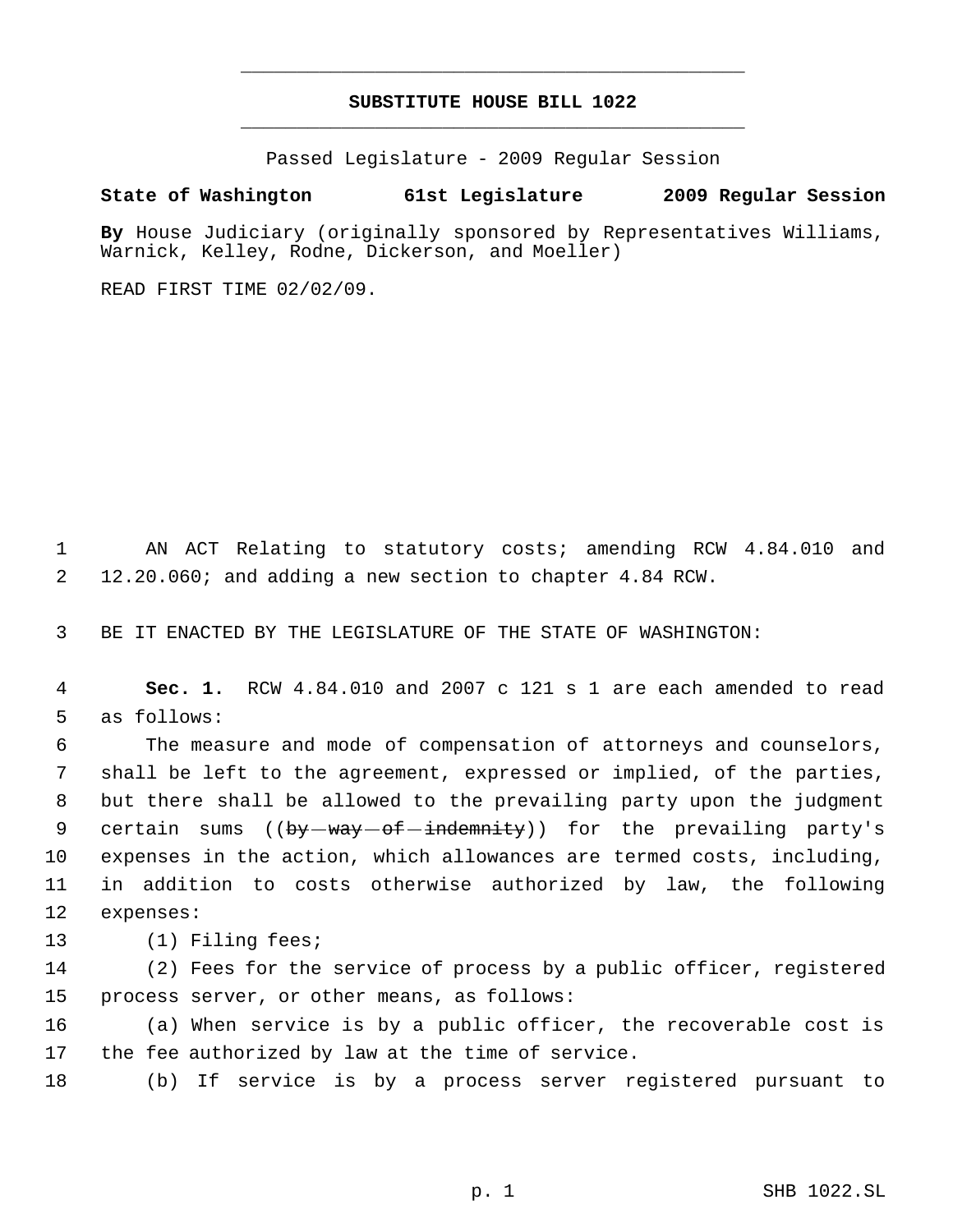chapter 18.180 RCW or a person exempt from registration, the recoverable cost is the amount actually charged and incurred in effecting service;

(3) Fees for service by publication;

 (4) Notary fees, but only to the extent the fees are for services that are expressly required by law and only to the extent they represent actual costs incurred by the prevailing party;

 (5) Reasonable expenses, exclusive of attorneys' fees, incurred in obtaining reports and records, which are admitted into evidence at trial or in mandatory arbitration in superior or district court, including but not limited to medical records, tax records, personnel records, insurance reports, employment and wage records, police reports, school records, bank records, and legal files;

(6) Statutory attorney and witness fees; and

 (7) To the extent that the court or arbitrator finds that it was necessary to achieve the successful result, the reasonable expense of the transcription of depositions used at trial or at the mandatory arbitration hearing: PROVIDED, That the expenses of depositions shall be allowed on a pro rata basis for those portions of the depositions introduced into evidence or used for purposes of impeachment.

 NEW SECTION. **Sec. 2.** A new section is added to chapter 4.84 RCW to read as follows:

 (1) In any civil action for the recovery of money only, the plaintiff will be considered the prevailing party for the purpose of awarding costs, including a statutory attorney fee, if: (a) The defendant makes full or partial payment of the amounts sought by the plaintiff prior to the entry of judgment; and (b) before such payment is tendered, the plaintiff has notified the defendant in writing that the full or partial payment of the amounts sued for might result in an award of costs.

 (2) For the purposes of this section, "plaintiff" includes a counter-claimant, cross-claimant, and third-party plaintiff, and "defendant" includes a party defending a counter-claim, cross-claim, or third-party claim.

 (3) A party may demand, offer, or accept the payment of statutory costs before the entry of judgment in an action.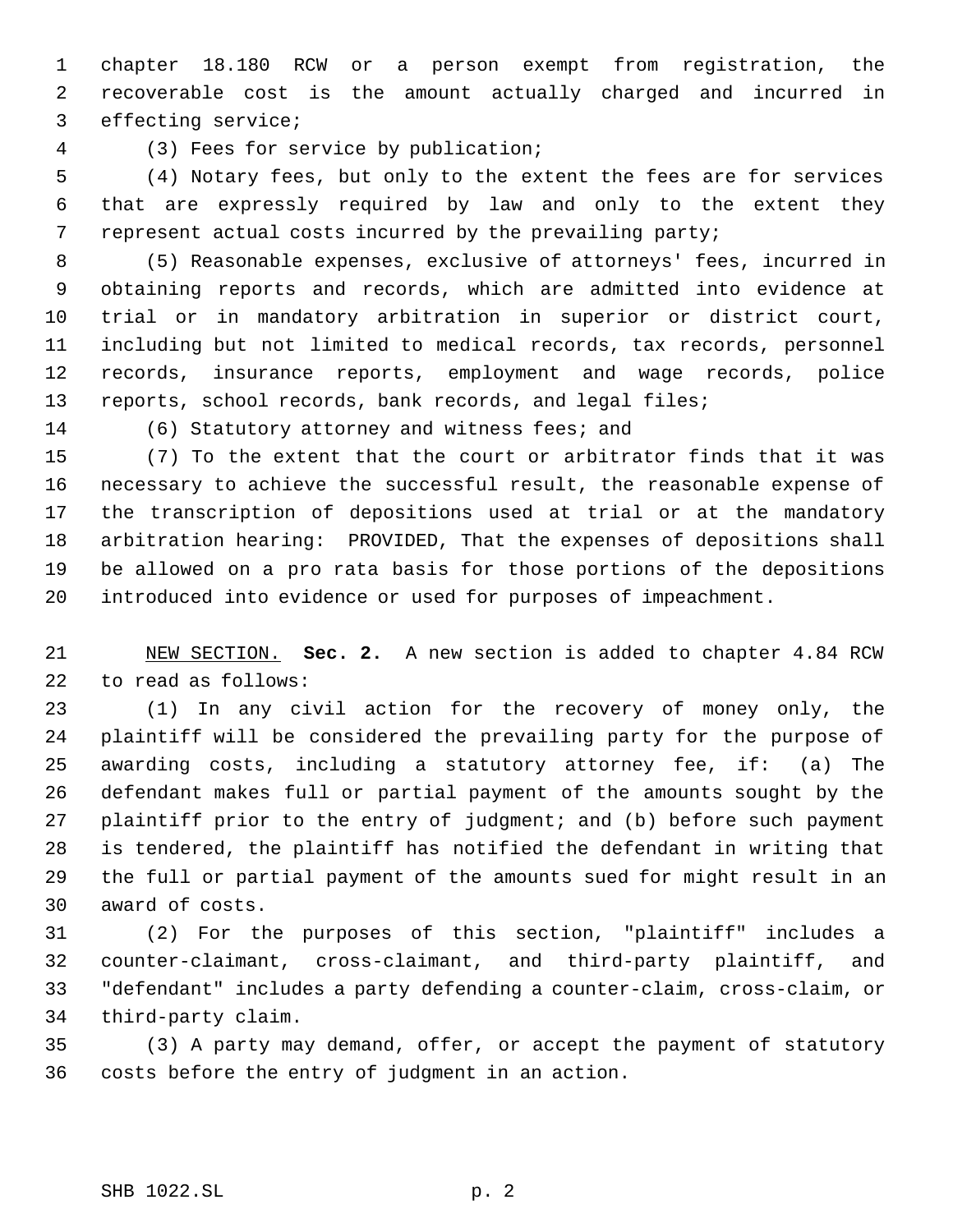(4) This section may not be construed to (a) authorize an award of costs if the action is resolved by a negotiated settlement or (b) limit or bar the operation of cost-shifting provisions of other statutes or court rules.

 **Sec. 3.** RCW 12.20.060 and 2004 c 123 s 2 are each amended to read as follows:

 (1) When the prevailing party in district court is entitled to recover costs as authorized in RCW 4.84.010 in a civil action, the judge shall add the amount thereof to the judgment; in case of failure of the plaintiff to recover or of dismissal of the action, the judge shall enter up a judgment in favor of the defendant for the amount of his or her costs; and in case any party so entitled to costs is represented in the action by an attorney, the judge shall include 14 attorney's fees in the amount provided in RCW ((4.84.060)) 4.84.080 as part of the costs: PROVIDED, HOWEVER, That the plaintiff shall not be entitled to such attorney fee unless he or she obtains, exclusive of costs, a judgment in the sum of fifty dollars or more: AND PROVIDED FURTHER, That if the plaintiff obtains judgment, exclusive of costs, of at least fifty dollars but less than two hundred dollars, the judge shall include attorney fees of one hundred twenty-five dollars as part of the costs.

 (2)(a) In any district court civil action for the recovery of money 23 only, the plaintiff will be considered the prevailing party for the 24 purpose of awarding costs, including a statutory attorney fee, if: (i) 25 The defendant makes full or partial payment of the amounts sought by 26 the plaintiff prior to the entry of judgment; and (ii) before such 27 payment is tendered, the plaintiff has notified the defendant in 28 writing that the full or partial payment of the amounts sued for might 29 result in an award of costs. The plaintiff is not entitled to a statutory attorney fee unless the amount prayed for, exclusive of 31 costs, is fifty dollars or more, and if the amount prayed for, exclusive of costs, is at least fifty dollars but less than two hundred 33 dollars, the judgment must include a statutory attorney fee of one hundred twenty-five dollars as part of the costs.

 (b) For the purposes of this section, "plaintiff" includes a 36 counter-claimant, cross-claimant, and third-party plaintiff, and